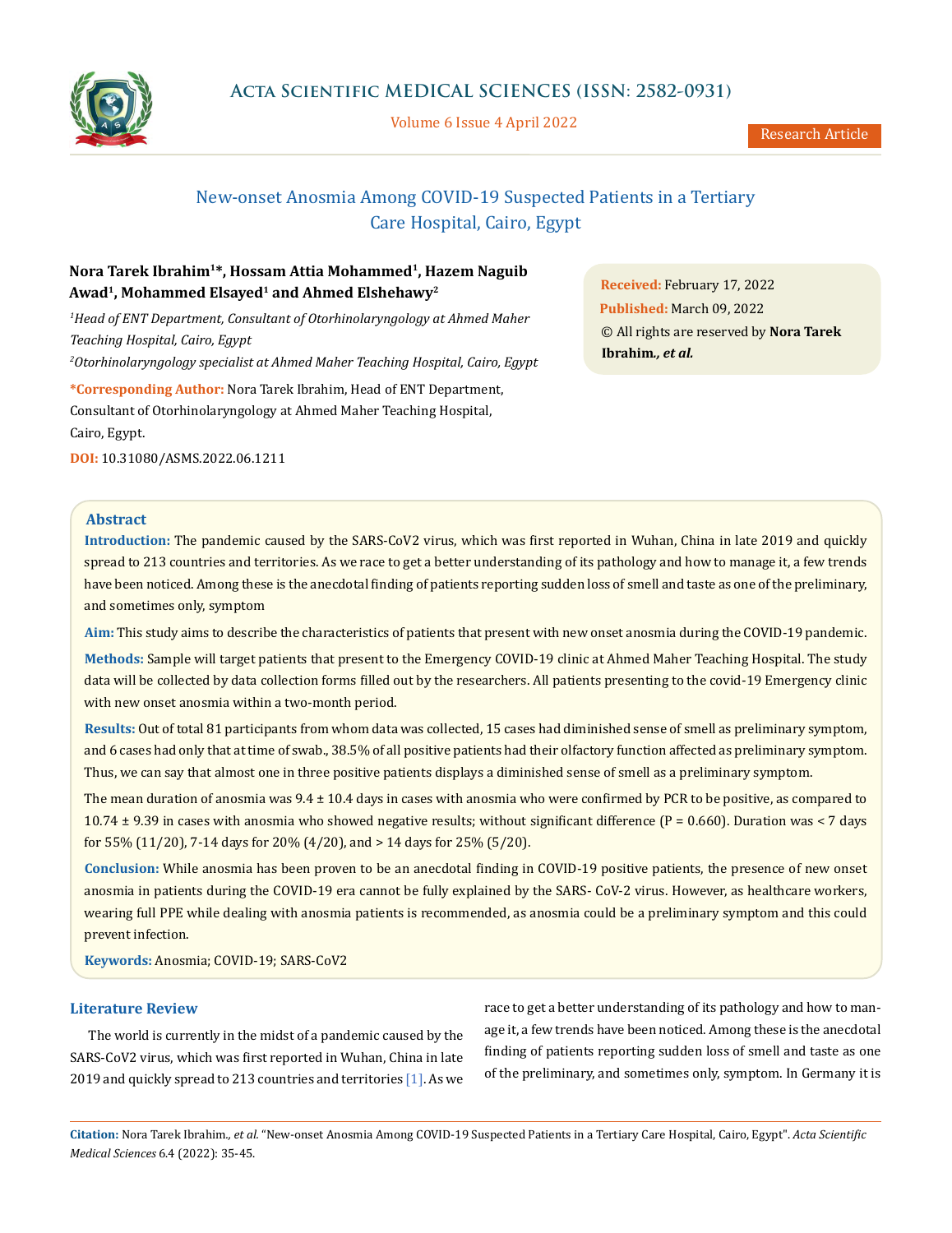reported that more than 2 in 3 confirmed cases have anosmia. In South Korea, where testing has been more widespread, 30% of patients testing positive have had anosmia as their major presenting symptom in otherwise mild cases [2].

Prof C. Hopkins, as President of British Rhinological Society, published a letter describing "the loss of sense of smell as a marker of COVID-19 infection" and proposed that adults presenting with anosmia but no other symptoms should self-isolate for seven days [2]. This could potentially reduce the number of otherwise asymptomatic patients who unknowingly continue to spread the disease. This should also make ENT surgeons wary of any case that presents with new onset anosmia during this period and take proper precautions while dealing with suspected patients.

Infection with a virus from the coronavirus family can be mild, asymptomatic, or can lead to serious and life-threatening respiratory disease. In contrast to the first coronavirus pandemics in the  $21^{st}$  century (SARS-CoV (2003) and MERS-CoV (2012)), SARS-CoV-2 appears to be more infectious  $[3]$ . At the time writing this study (9/11/2020) Egypt alone has over 109 thousand confirmed cases (according to the daily updates by the Egyptian ministry of health), with almost 6400 COVID-19 related deaths [4]. According to the WHO, worldwide this number increases to about 49,578,590 confirmed cases, and 1,245,717 COVID-19 related deaths with new cases reported daily [5].

SARS-CoV-2 replicates massively in the oropharynx and hypopharynx area in affected patients, but is also found in the oral cavity and in the nose  $\lceil 6 \rceil$ . The virus spreads mainly by droplet infection, and the WHO recommends keeping a safety distance of at least 1 meter to avoid spray small liquid droplets from the nose or mouth of infected people which may contain virus. However, if the virus is aerosolized, for example by manipulation and, above all, invasive measures on the affected mucous membrane, there is a correspondingly higher level of infectivity and risk of infection [7].

A new study by researchers from the Massachusetts Institute of Technology (MIT) and Harvard University found thatSARS-CoV-2 uses two proteins that act as receptors to invade host cells and replicate. These proteins are angiotensin-converting enzyme 2 (ACE2) and transmembrane protease serine 2 (TMPRSS2). Using that they were able to determine which cells the virus is more likely to attach to. The researchers found that in the nasal passages, "goblet

secretory cells" — which produce mucus — express RNA that allows them to produce both ACE2 and TMPRSS2. In lung tissue, they settled on type II pneumocytes, which are the cells that line the alveoli (air sacs) and allow them to stay open. Finally, in the small intestine, the team closed in on absorptive enterocytes, which are the cells that ensure the absorption of key nutrients  $[8]$ . This could explain why patients usually have symptoms related to respiration and digestion.

A disturbance in olfactory function is a recurring symptom in COVID-19 patients, but a direct causality hasn't yet been established.

A study carried out by D. Brann., *et al*. using bulk gene sequencing demonstrated that mouse, non-human primate and human olfactory mucosa expresses two key genes involved in CoV-2 entry, ACE2 and TMPRSS2.This analysis revealed that ACE2 expression was absent from olfactory bulb neurons and instead was observed only in vascular cells, predominantly in pericytes, which are involved in blood pressure regulation, maintenance of the bloodbrain barrier, and inflammatory responses, suggesting that olfactory bulb neurons are likely not a primary site of infection, but that vascular pericytes may be sensitive to CoV-2. Thus, primary infection of non- neuronal cell types — rather than sensory or bulb neurons — may be responsible for anosmia and related disturbances in odor perception in COVID-19 patients [9].

It has recently been suggested that nasal respiratory epithelium has higher expression of CoV-2 entry genes than the respiratory epithelium that lines the trachea or lungs, and it has been demonstrated through single cell RNA sequencing analysis that the highest expression of ACE2 and TMPRSS2 was in nasal goblet and ciliated cells, suggesting that these cell types may serve as a viral reservoir during CoV-2 infection [10,11].

Many viruses can cause anosmia, including those responsible for the common cold. These can account for up to 40% of anosmia cases [12]. The mechanism of smell disorder in post-viral anosmia is believed to be viral damage to the olfactory epithelium independent of nasal congestion [13]. In a recent case report by Eliezer., *et al*. [14] a patient with COVID-19 and complete olfactory loss had a bilateral obstructive inflammation of the olfactory clefts on imaging without other nasal obstruction or rhinorrhea, and no anomalies of the olfactory bulbs and tracts.

```
Citation: Nora Tarek Ibrahim., et al. "New-onset Anosmia Among COVID-19 Suspected Patients in a Tertiary Care Hospital, Cairo, Egypt". Acta Scientific 
Medical Sciences 6.4 (2022): 35-45.
```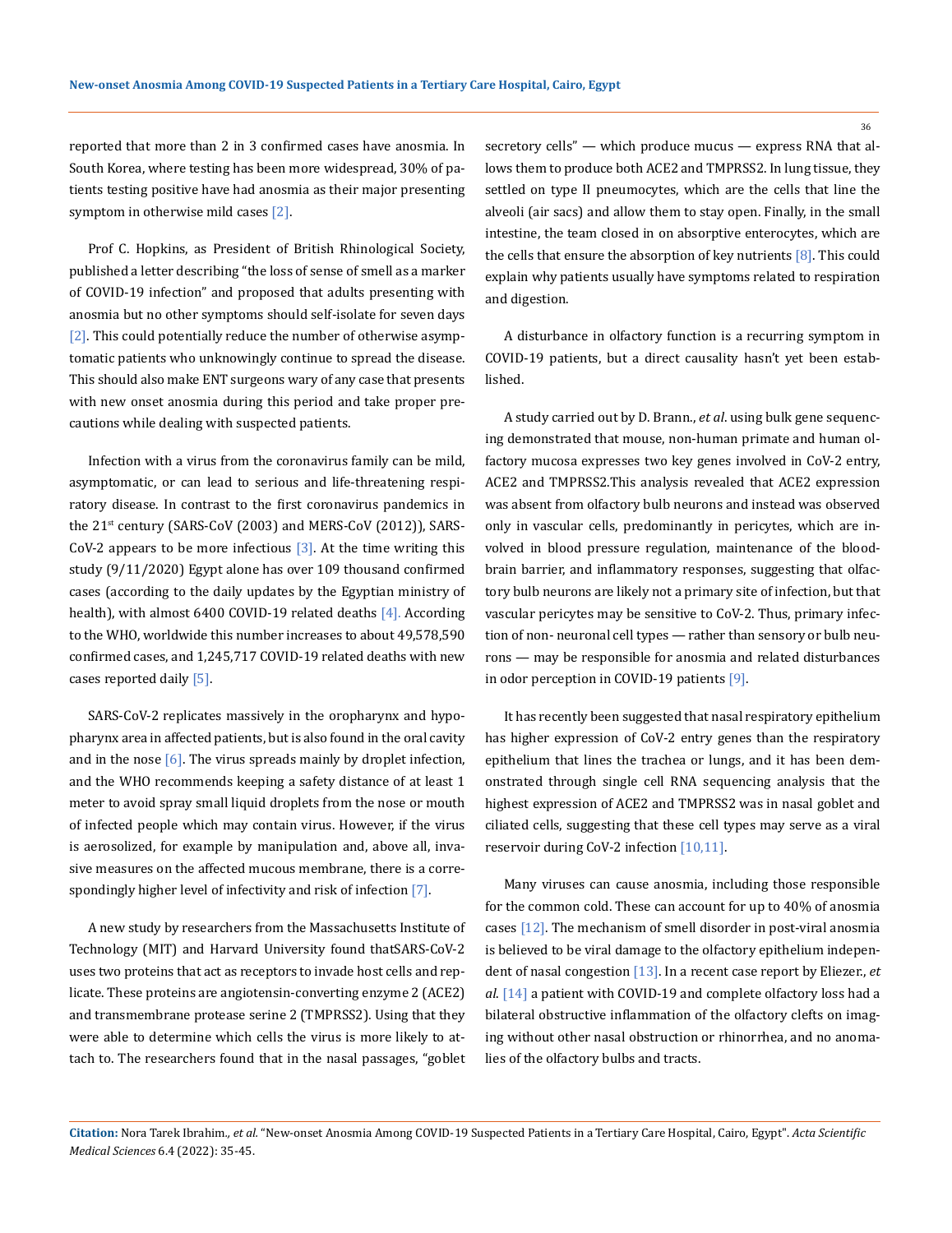Another study carried out on Three hundred eighty-two subjects through 2 surveys responses, each one week apart, revealed that at the time of completing the first survey, 14.9% who reported smell and/or taste disturbance did not report any other symptom thought to be associated with COVID-19. In patients who reported other symptoms, 14.9% reported anosmia before their onset, 39.3% at the same time, and in 45.8% the onset of anosmia came after other symptoms. At the time of the second survey, of the 57 patients who presented with isolated anosmia, 44 had subsequently developed other symptoms associated with COVID-19 infection, leaving isolated loss of sense of smell or taste in only 3.4% of the cohort. Only 15 patients had been tested for COVID-19, but of those 80% tested positive for COVID-19  $[12]$ . The same study revealed that overall recovery rate (regarding post-viral anosmia) after a three- week period was 71%.

In comparison to symptoms of MERS-CoV and SARS-CoV 2003 infections, clinical symptoms of COVID-19 are broader and more variable [15]. Differences in transmissibility and viral shedding suggest the *in vivo* replication sites and/or replication efficiency of SARS- CoV-2 differ significantly from SARS-CoV.

In addition to anosmia, a few other ENT manifestations have been associated with the SARS- CoV2 virus. A meta- analysis done of studies that included 1773 COVID-19 laboratory-confirmed positive patients revealed that rhinorrhea was reported in 38 patients (2.1%), nasal congestion was detected in 72 patients (4.1%), smell affection was documented in 107 patients (6%), nasal obstruction was manifested in 61 patients (3.4%), sore throat was reported in 200 patients (11.3%), pharyngeal erythema was documented in 98 patients (5.3%), tonsil enlargement was noticed in 23 patients (1.3%), headache was presented in 189 patients (10.7%), and URTI was reported in 33 patients (1.9%) There was no reported sneezing, epistaxis, post nasal discharge, facial edema or tenderness, diminution of hearing, vertigo, hoarseness, or stridor [16] (El-Anwar).

In Another study by Kaye., *et al*. report on 237 US patients with COVID-19 and anosmia, collated through an AAO-HNS resource, and state that loss of sense of smell was present before diagnosis in 73% of respondents, and was the initial symptom in 26.6% [17]. Interestingly, these early reports have suggested a predominance of olfactory dysfunction in younger, female patients; this is in contrast to the general population, where olfactory function has been found to be lower in males and older patients [17,18].

It has also been established that patients with comorbid conditions such as diabetes, hypertension, bronchial asthma, and COPD are at an increased risk of becoming infected with COVID-19 virus due to their weakened immunity. In addition, these at -risk groups tend to have higher mortality rates than those without comorbid conditions.

This study aims to describe the characteristics of patients that present with new onset anosmia during the COVID-19 pandemic. Some research has shown that anosmia is more common in female patients with mild symptoms, and sometimes presents as the only symptom, or as the preliminary symptom and is followed by other symptoms of COVID-19. To accomplish this, we will rely on self- reported anosmia - which has proven to have high specificity, but low sensitivity - [18] and a data collection form to gather information and determine whether these patients might possibly share other characteristics, including demographic information (age, occupation, marital status, etc.), other ENT conditions (sneezing, burning, nasal obstruction, postnasal discharge, previous operations or trauma), and other comorbid conditions. We will also follow up with these patients that presented with anosmia and assess how many of them test positive for COVID-19 by PCR swab.

# **Methodology**

# **Study design**

Descriptive study will be followed in this project to assess which patients are more likely to present with anosmia as a sign of CO-VID-19.

#### **Study setting**

This work is going to be carried out in "Ahmed Maher Teaching Hospital" (AMTH) in Cairo, Egypt. This is one of the biggest teaching hospitals in Cairo and provides service to hundreds of patients a day, with various internal and surgical departments. Since the start of the COVID-19 pandemic, and under orders from the ministry of health, the hospital has been turned into a quarantine facility dealing exclusively with COVID-19 patients.

Sample will target patients that present to the Emergency CO-VID-19 clinic at AMTH. The study data will be collected by data collection forms filled out by the researchers.

**Citation:** Nora Tarek Ibrahim*., et al.* "New-onset Anosmia Among COVID-19 Suspected Patients in a Tertiary Care Hospital, Cairo, Egypt". *Acta Scientific Medical Sciences* 6.4 (2022): 35-45.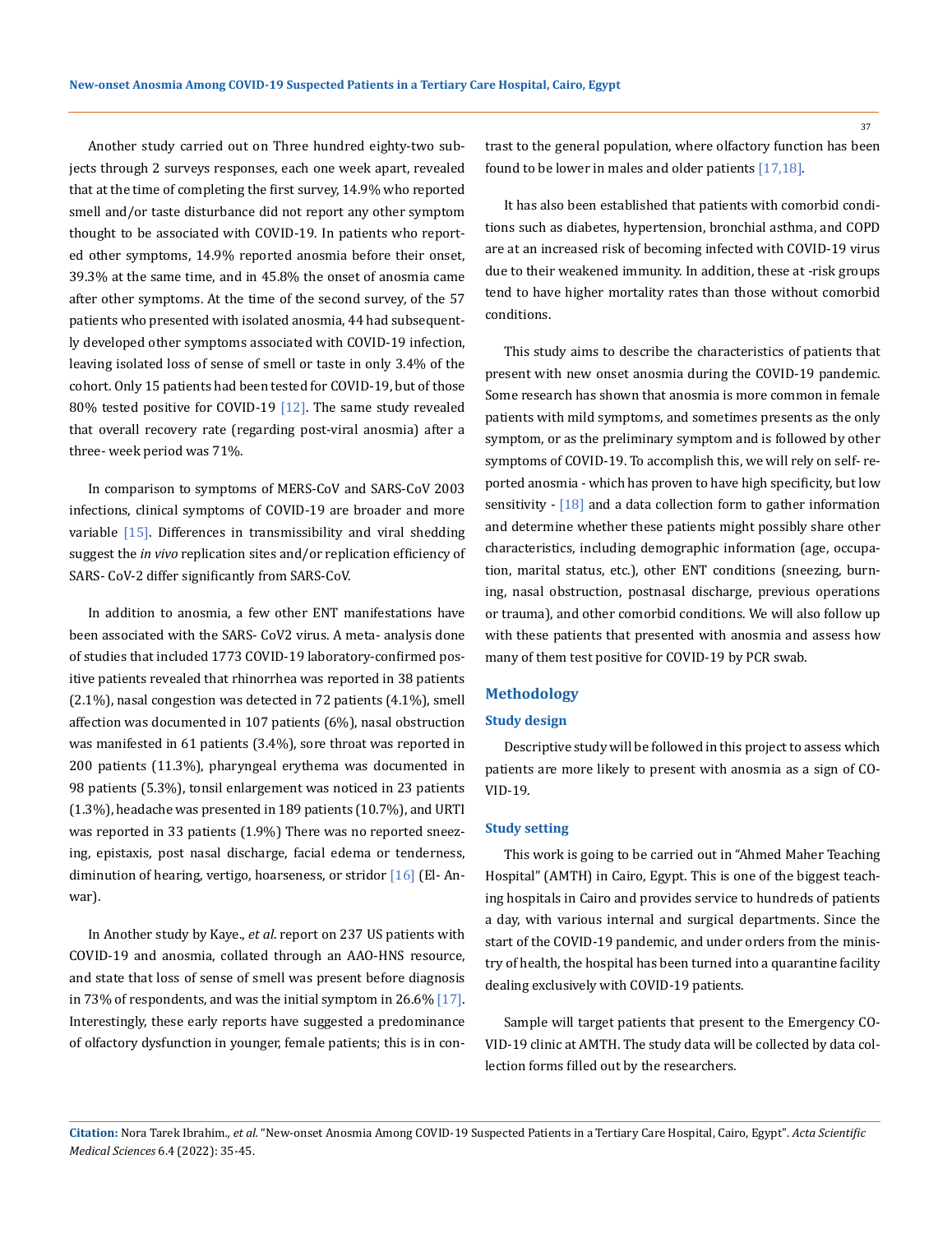#### **Subjects**

### **Target population**

All adult (over 18) patients attending Emergency COVID-19 clinic at AMTH complaining of anosmia.

#### **Methods of sampling**

Comprehensive sampling of all patients that present to the Emergency COVID-19 clinic for two months.

#### **Sample size:**

A comprehensive sample of patients presenting to the covid-19 Emergency clinic with new onset anosmia within a two-month period.

#### **Methods used in data collection**

Concurrent data collection for all patients presenting to the CO-VID-19 emergency clinic daily for two months.

## **Data collection**

Data collection form filled out by the doctor taking the swab.

#### **Data management**

Descriptive statistics such as means and standard deviation for quantitative variables, and frequency and proportion for categorical variables were produced. Also, Analytic statistics used to get the statistical signiciance of a difference if exist (p value) using student t test for quantitiative variables and chi square test for categorical variables using SPSS version 23.

#### **Results**

This study focuses attention on patients with anosmia and its relation to COVID-19 in Egypt. Data was collected from a total of 81 cases with altered sense of smell and suspected to be infected with COVID-19. Nearly two thirds  $(65.4%)$  were females  $(N = 53)$  and 28 were males with average age  $39.41 \pm 14.04$  years (Table 1).

The mean duration of anosmia was  $9.4 \pm 10.4$  days in cases with anosmia who were confirmed by PCR to be positive, as compared to  $10.74 \pm 9.39$  in cases with anosmia who showed negative results; without significant difference  $(P = 0.660)$ . Duration was < 7 days for 55% (11/20), 7-14 days for 20% (4/20), and > 14 days for 25% (5/20).

As for the other ENT symptoms, dysgeusia was noticed in 61.5% of positive cases ( $n = 24$ ). In addition, watery discharge was present in 30.8% of patients. Also, burning, sneezing as well as nasal obstruction was detected in 20.5% of cases ( $n = 8$ ) for each symptom. Five patients had rhinorrhea (12.8%) and only 3 patients (7.7%) had itching.

As for other symptoms, eight symptoms were present in more than half of patients: fever  $(64.1\%, n = 25)$ , sore throat  $(53.8\%, n$  $= 21$ ), fatigue (74.4%, n = 29), cough (64.1%, n = 25), headache (59%, n = 23), muscle ache (myalgia) (66.7%, n = 26), chest tightness (59%, n = 23), and diarrhea (61.5%, n = 24) (Table 1).

Out of total 81 cases from whom data was collected, 39 (48.14%) cases tested positive for COVID-19 by PCR. The majority of the positive cases were married 26(66.7%). More than half of the confirmed COVID-19 cases 20 (51.3%) were college graduates, 11(28.2%) had primary or secondary school education, 2(5.1%) were postgraduates, and 6(15.4%) were illiterate.

Participants were asked as part of the study to state their working status. In the present study we compared the working status for any one testing positive in the study, and the rate of infection appears to be higher among people who reported working, especially those who were employees (38.5%) as well as health-care workers, mainly nurses (15.4%).

Most positive cases in the study were overweight (46.2%). The most frequent comorbidities among positive cases were hypertension (15.4%, n = 6), Diabetes mellitus (12.8%, n = 5), Allergic rhinosinusitis (12.8%,  $n = 5$ ), and asthma (7.7%,  $n = 3$ ). Other comorbidities were less frequent.

Moreover, 9.9% of participant were smokers, 7.4% were exsmokers, and 1.2% smokes water pipes. This study also detected those symptomatic individuals with blood types A were more likely to test positive for COVID-19, while those with blood type B were less likely to test positive.

Regarding the current situation, the source of infection appears mainly to be contact with infected patients. In the present study, about three-quarters of the participants who had been in contact with confirmed infected cases were also infected. In addition, 48.7% of infected cases had family members who were also infected.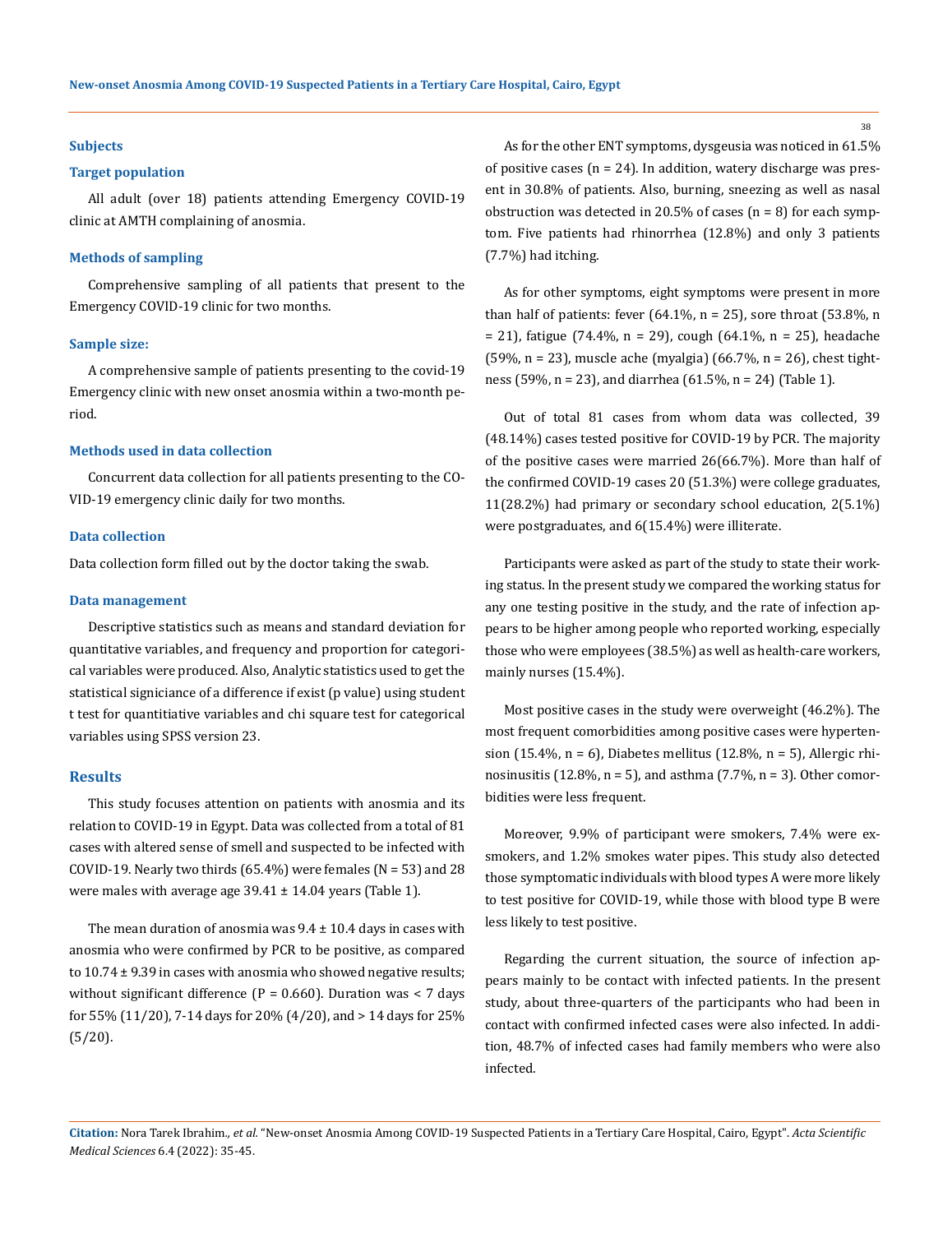39

Out of total 81 participants from whom data was collected, 15 cases had diminished sense of smell as preliminary symptom, and 6 cases had only that at time of swab. Therefore, 38.5% of all positive patients had their olfactory function affected as preliminary symptom. Thus, we can say that almost one in three positive patients displays a diminished sense of smell as a preliminary symptom. Furthermore, complete affection of sense of smell (anosmia) was detected in 43 (53.1%) of the total number of patients, and approximately half of cases who had anosmia (46.5%) were confirmed by PCR to be positive. Mild-moderate affection (hyposmia) was detected in 38 patients, with both negative and positive cases being represented almost equally; 45.2% and 48.7%, respectively. So, Based on these results, there seems to be no association between having anosmia and being positive for COVID-19.

| $39.00 \pm 14.72$<br>$39.85 \pm 13.46$<br>$39.41 \pm 14.04$<br>0.557<br>Age (years)<br>Male/Female<br>28/53<br>15/27<br>13/26<br>0.822<br>Percentage of male (%)<br>34.6%<br>35.7%<br>33.3%<br>Marital status |        | Cases $N = 81$ | <b>COVID negative</b><br>$(N = 42)$ | <b>COVID positive</b><br>$(N = 39)$ | <b>P-Value</b> |
|---------------------------------------------------------------------------------------------------------------------------------------------------------------------------------------------------------------|--------|----------------|-------------------------------------|-------------------------------------|----------------|
|                                                                                                                                                                                                               |        |                |                                     |                                     |                |
|                                                                                                                                                                                                               |        |                |                                     |                                     |                |
|                                                                                                                                                                                                               |        |                |                                     |                                     |                |
|                                                                                                                                                                                                               |        |                |                                     |                                     |                |
|                                                                                                                                                                                                               | Single | 19(23.5%)      | 7(16.7%)                            | 12(30.8%)                           |                |
| Married<br>58(71.6%)<br>32(76.2%)<br>26(66.7%)<br>0.093                                                                                                                                                       |        |                |                                     |                                     |                |
| $0(0\%)$<br>Divorced<br>$1(1.2\%)$<br>$1(2.6\%)$                                                                                                                                                              |        |                |                                     |                                     |                |
| Widow<br>$0(0\%)$<br>3(3.7%)<br>$3(7.1\%)$                                                                                                                                                                    |        |                |                                     |                                     |                |
| <b>Educational level</b>                                                                                                                                                                                      |        |                |                                     |                                     |                |
| College<br>48(59.3%)<br>48(59.3%)<br>20(51.3%)                                                                                                                                                                |        |                |                                     |                                     |                |
| Illiterate<br>11(13.6%)<br>11(13.6%)<br>$6(15.4\%)$                                                                                                                                                           |        |                |                                     |                                     |                |
| Primary<br>3(3.7%)<br>3(3.7%)<br>3(7.7%)<br>0.185                                                                                                                                                             |        |                |                                     |                                     |                |
| Secondary<br>17(21%)<br>17(21%)<br>8(20.5%)                                                                                                                                                                   |        |                |                                     |                                     |                |
| Postgraduate<br>2(2.5%)<br>2(2.5%)<br>$2(5.1\%)$                                                                                                                                                              |        |                |                                     |                                     |                |
| Occupation                                                                                                                                                                                                    |        |                |                                     |                                     |                |
| Student<br>$2(2.5\%)$<br>$1(2.4\%)$<br>$1(2.6\%)$                                                                                                                                                             |        |                |                                     |                                     |                |
| Housewife<br>14(17.3%)<br>$9(21.4\%)$<br>$5(12.8\%)$                                                                                                                                                          |        |                |                                     |                                     |                |
| 12(14.8%)<br>7(16.7%)<br>$5(12.8\%)$<br>Private sector                                                                                                                                                        |        |                |                                     |                                     |                |
| Employee<br>30(37%)<br>15(35.7%)<br>15(38.5%)                                                                                                                                                                 |        |                |                                     |                                     |                |
| Doctor<br>$4(4.9\%)$<br>$2(4.8\%)$<br>$2(5.1\%)$                                                                                                                                                              |        |                |                                     |                                     |                |
| Nurse<br>10(12.3%)<br>$6(15.4\%)$<br>$4(9.5\%)$                                                                                                                                                               |        |                |                                     |                                     |                |
| 0.864<br>Unemployed<br>$4(4.9\%)$<br>$1(2.4\%)$<br>$3(7.7\%)$                                                                                                                                                 |        |                |                                     |                                     |                |
| Dentist<br>$0(0\%)$<br>$1(1.2\%)$<br>$1(2.4\%)$                                                                                                                                                               |        |                |                                     |                                     |                |
| Sales<br>$0(0\%)$<br>$1(1.2\%)$<br>$1(2.4\%)$                                                                                                                                                                 |        |                |                                     |                                     |                |
| Retired<br>$1(1.2\%)$<br>$0(0\%)$<br>$1(2.6\%)$                                                                                                                                                               |        |                |                                     |                                     |                |
| $0(0\%)$<br>$1(2.6\%)$<br>Accountant<br>$1(1.2\%)$                                                                                                                                                            |        |                |                                     |                                     |                |
| $0(0\%)$<br>Cleaner<br>$1(1.2\%)$<br>$1(2.4\%)$                                                                                                                                                               |        |                |                                     |                                     |                |
| <b>Body Mass index</b>                                                                                                                                                                                        |        |                |                                     |                                     |                |
| Underweight (<18kg/                                                                                                                                                                                           |        |                |                                     |                                     |                |
| m <sup>2</sup>                                                                                                                                                                                                |        |                |                                     |                                     |                |
| Normal (18-24.9 kg/<br>$1(2.6\%)$<br>2(2.5%)<br>$1(2.4\%)$                                                                                                                                                    |        |                |                                     |                                     |                |
| m <sup>2</sup><br>31(38.3%)<br>14(35.9%)<br>17(40.5%)                                                                                                                                                         |        |                |                                     |                                     |                |
| Overweight (25-29.9<br>31(38.3%)<br>13(31%)<br>18(46.2%)<br>0.633                                                                                                                                             |        |                |                                     |                                     |                |
| $kg/m2$ )<br>12(14.8%)<br>8(19%)<br>$4(10.3\%)$                                                                                                                                                               |        |                |                                     |                                     |                |
| Obese $(30-34.9 \text{ kg/m}^2)$<br>$5(6.2\%)$<br>$3(7.1\%)$<br>$2(5.1\%)$                                                                                                                                    |        |                |                                     |                                     |                |
| Severe obesity (35-39.9                                                                                                                                                                                       |        |                |                                     |                                     |                |
| $\text{kg/m}^2$ )                                                                                                                                                                                             |        |                |                                     |                                     |                |

**Citation:** Nora Tarek Ibrahim*., et al.* "New-onset Anosmia Among COVID-19 Suspected Patients in a Tertiary Care Hospital, Cairo, Egypt". *Acta Scientific Medical Sciences* 6.4 (2022): 35-45.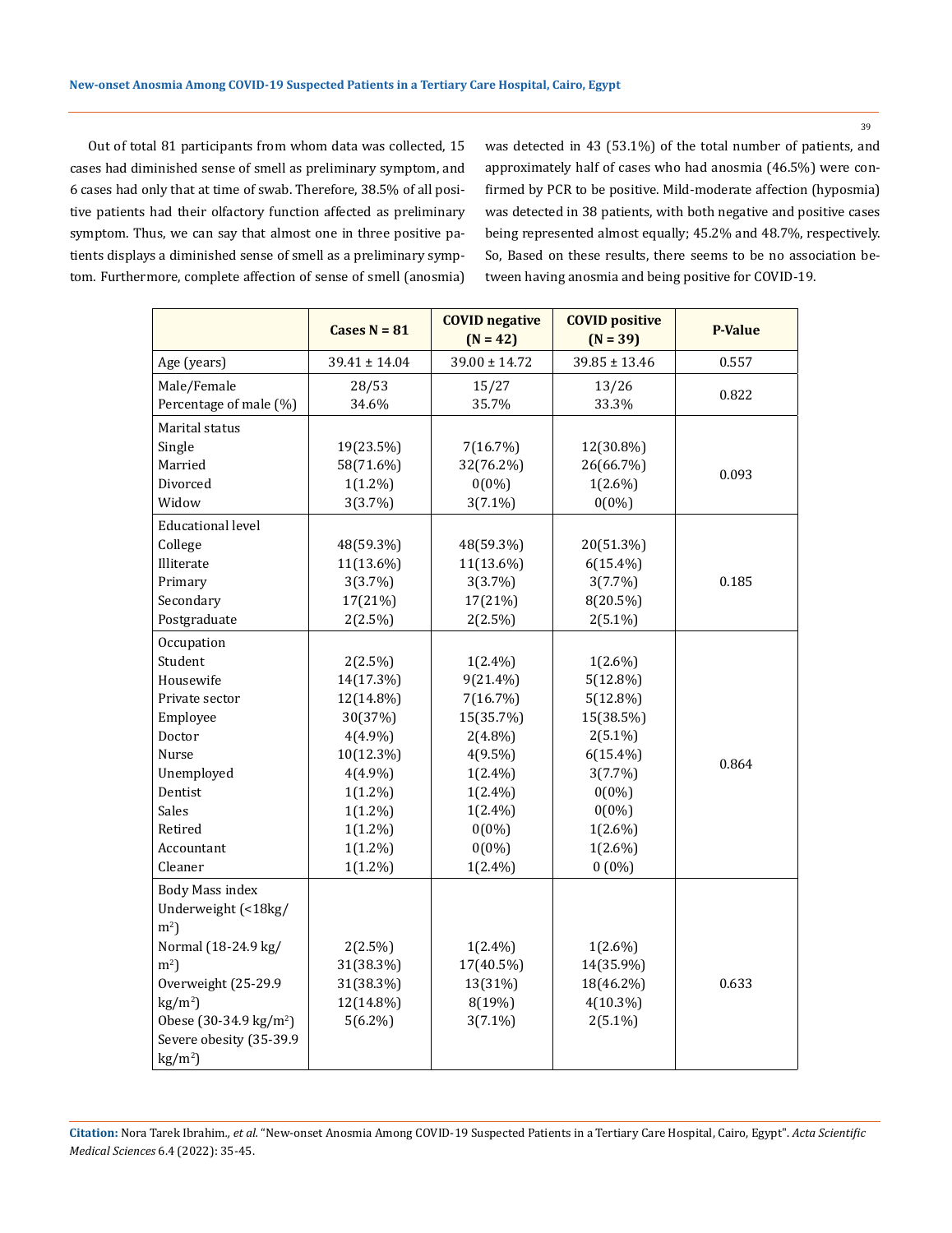| Smoking:                |            |             |             |                |
|-------------------------|------------|-------------|-------------|----------------|
| No-smoker               | 66(81.5%)  | 33(78.6%)   | 33(84.6%)   |                |
| Smoker                  | 8(9.9%)    | $5(11.9\%)$ | 3(7.7%)     |                |
| Ex-smoker               | $6(7.4\%)$ | $3(7.1\%)$  | 3(7.7%)     | 0.907          |
| Shisha                  | $1(1.2\%)$ | $1(2.4\%)$  | $0(0\%)$    |                |
| Smoking index (Pack/    |            |             |             |                |
|                         |            |             |             |                |
| day)                    | $1(1.2\%)$ | $0(0\%)$    | $1(2.6\%)$  |                |
| 1/3 pack/day            | 2(2.5%)    | $2(4.8\%)$  | $0(0\%)$    |                |
| 1-3 pack/day            | $1(1.2\%)$ | 1(%)        | $0(0\%)$    | 0.215          |
| 1/2 pack/day            | 3(3.7%)    | $2(4.8\%)$  | $1(2.6\%)$  |                |
| 1 pack/day              |            |             |             |                |
| Blood group:            |            |             |             |                |
| Unknown                 | 32(39.5%)  | 16(38.1%)   | 16 (41%)    |                |
| A+ group                | 14(17.3%)  | $6(14.3\%)$ | 8(20.5%)    |                |
| B+ group                | $6(7.4\%)$ | $4(9.5\%)$  | $2(5.1\%)$  |                |
| AB+ group               | $7(8.6\%)$ | $3(7.1\%)$  | $4(10.3\%)$ | 0.520          |
| $0+$ group              | 16 (19.8%) | 8(19%)      | 8(20.5%)    |                |
| A-ve                    | 3(3.7%)    | $3(7.1\%)$  | $0(0\%)$    |                |
| AB-ve                   | $1(1.2\%)$ | $0(0\%)$    | $1(2.6\%)$  |                |
| $0$ -ve                 | 2(2.5%)    | $2(4.8\%)$  | 0(%)        |                |
| Comorbidities           |            |             |             |                |
| Diabetes Mellitus       | 11(13.6%)  | $6(14.3\%)$ | $5(12.8\%)$ | 0.847          |
| Hypertension            | 12(14.8%)  | $6(14.3\%)$ | $6(15.4\%)$ | 0.889          |
| Cardiovascular disease  | $5(6.2\%)$ | $3(7.1\%)$  | $2(5.1\%)$  | 1.000          |
| Asthma                  | 10(12.3%)  | 7(16.7%)    | 3(7.7%)     | 0.315          |
| <b>HCV</b>              | $0(0\%)$   | $0(0\%)$    | $0(0\%)$    | $\overline{a}$ |
| Allergic rhinosinusitis | 13(16%)    | 8(19%)      | $5(12.8\%)$ | 0.446          |
| Chronic chest infection | $1(1.2\%)$ | $0(0\%)$    | $1(2.6\%)$  | 0.481          |
| Blood disorder          | $0(0\%)$   | $0(0\%)$    | $0(0\%)$    |                |
| Immune disorder         | $0(0\%)$   | $0(0\%)$    | $0(0\%)$    |                |
| Renal dialysis          | $1(1.2\%)$ | $0(0\%)$    | $1(2.6\%)$  | 0.481          |
| Causes of disease       |            |             |             |                |
|                         |            |             |             |                |
| Interaction with COVID  | 62(76.5%)  | 32(76.2%)   | 30(76.9%)   | 0.938          |
| +ve patients            |            |             |             |                |
| COVID +ve family        | 31(38.3%)  | 12(28.6%)   | 19(48.7%)   | 062            |
| history                 |            |             |             |                |
| Diminished sense of     |            |             |             |                |
| smell as preliminary    |            |             |             |                |
| Symptom                 |            |             |             |                |
| No                      | 52 (64.2%) | 28 (66.7%)  | 24 (61.5%)  | 0.631          |
| Yes                     | 29(35.8%)  | 14(33.3%)   | 15(38.5%)   |                |
| Diminished sense of     |            |             |             |                |
| smell as only symptom   |            |             |             |                |
| at time of swab         | 70(86.4%)  | 37(88.1%)   | 33(84.6%)   |                |
| No                      | 11(13.6%)  | $5(11.9\%)$ | $6(15.4\%)$ | 0.648          |
| Yes                     |            |             |             |                |
| Presence of hyposmia    |            |             |             |                |
| No                      | 43(53.1%)  | 23(54.8%)   | 20(51.3%)   | 0.098          |
| Yes                     | 38(46.9%)  | 19(45.2%)   | 19(48.7%)   |                |
|                         |            |             |             |                |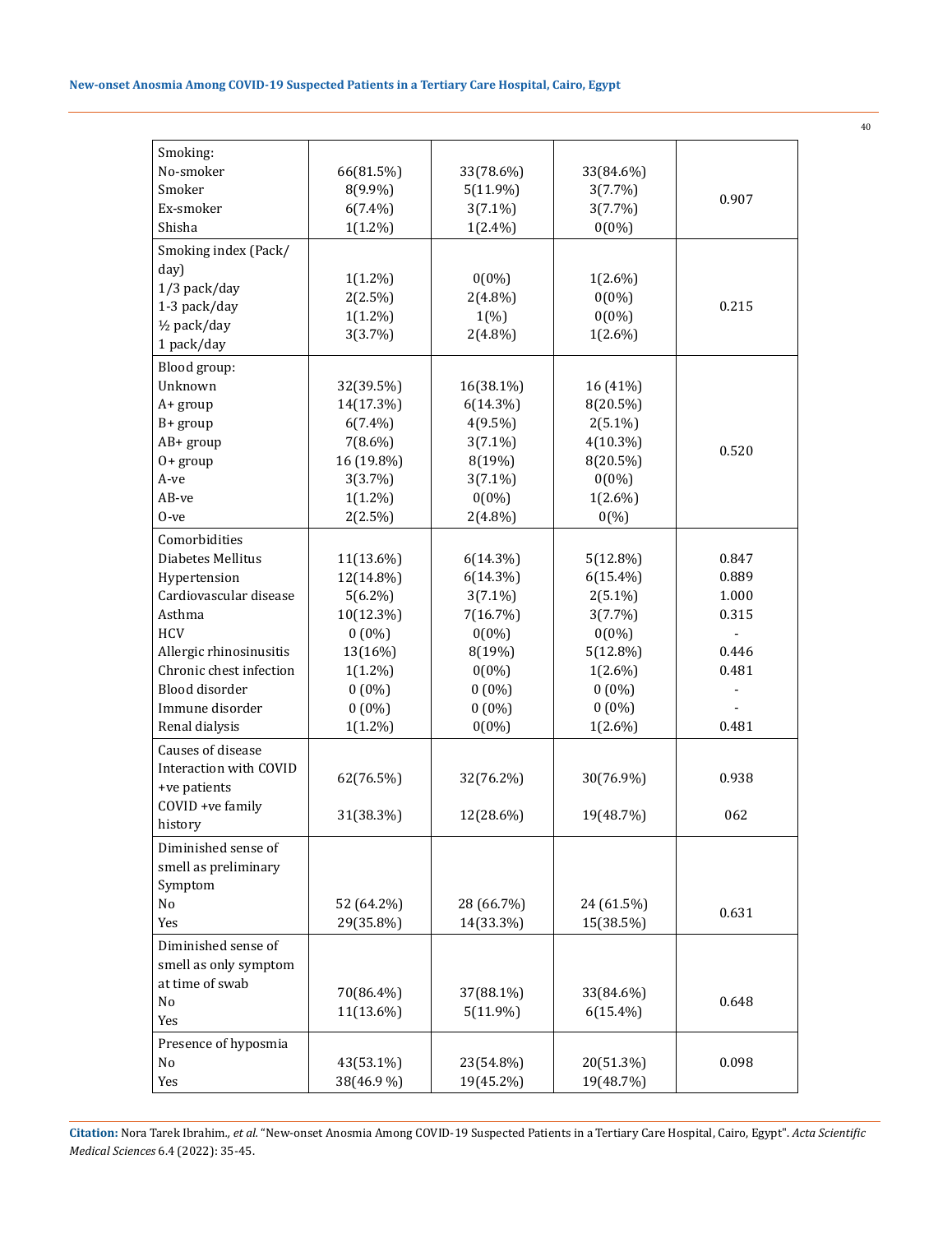| Presence of anosmia     |                  |                  |                 |       |
|-------------------------|------------------|------------------|-----------------|-------|
| N <sub>0</sub>          | 38(46.9%)        | 19(45.2%)        | 19(48.7%)       | 0.098 |
| Yes                     | 43(53.1)         | 23(54.8%)        | 20(51.3%)       |       |
| Duration of anosmia     |                  |                  |                 |       |
| <7 days                 | 19(44.2%)        | 8(34.8%)         | 11(55%)         |       |
| $7-14$ days             | 14(32.6%)        | 10(43.5%)        | 4(20%)          | 0.286 |
| $>14$ days              | 10(23.3%)        | 5(21.7%)         | 5(25%)          |       |
| $Mean \pm SD$           | $10.12 \pm 9.78$ | $10.74 \pm 9.39$ | $9.40 \pm 10.4$ |       |
| <b>ENT</b> symptoms     |                  |                  |                 |       |
| Dysgeusia               |                  |                  |                 | 0.687 |
| <b>Burning</b>          | 48 (59.3%)       | 24(57.1%)        | 24(61.5%)       |       |
| Nasal obstruction       | 21(25.9%)        | 13(31%)          | $8(20.5\%)$     | 0.284 |
| Sneezing                | 18 (22.2%)       | 10(23.8%)        | 8(20.5%)        | 0.721 |
| Allergic rhinosinusitis | 18 (22.2%)       | 10(23.8%)        | 8(20.5%)        | 0.721 |
| Watery discharge        | $6(7.4\%)$       | $1(2.4\%)$       | $5(12.8\%)$     | 0.101 |
| History of nasal trauma | 20(24.7%)        | 8(19%)           | 12(30.8%)       | 0.222 |
| Itching                 | $1(1.2\%)$       | $1(2.4\%)$       | $0(0\%)$        | 1.000 |
| Previous nasal          | $9(11.1\%)$      | $6(14.3\%)$      | $3(7.7\%)$      | 0.485 |
| operation               | $1(1.2\%)$       | $1(2.4\%)$       | $0(0\%)$        | 1.000 |
| Other symptoms          |                  |                  |                 |       |
| Fever measured > 38     |                  |                  |                 |       |
| $\circ$ C.              | 54 (66.7%)       | 29(69%)          | 25(64.1%)       | 0.637 |
| Sore throat             | 52 (64.2%)       | 31(73.8%)        | 21(53.8%)       | 0.061 |
| Dry cough               | 56(69.1 %)       | 31(73.8%)        | 25(64.1%)       | 0.345 |
| Headaches               | 48 (59.3%)       | 25(59.5%)        | 23(59%)         | 1.000 |
| Muscle ache             | 58(71.6%)        | 32(76.2%)        | 26(66.7%)       | 0.342 |
|                         | $1(1.2\%)$       | $1(2.4\%)$       | $0(0\%)$        | 1.000 |
| Skin rash               | 52(64.2%)        | 29(69%)          | 23(59%)         | 0.345 |
| Chest tightness         | 49(60.5%)        | 25(59.5%)        | 24(61.5%)       | 0.853 |
| Diarrhea                | 56(69.1 %)       | 27(64.3%)        | 29(74.4%)       | 0.327 |
| Fatigue                 |                  |                  |                 |       |

**Table 1**

# **Discussion**

Many healthcare workers have reported anosmia as a common finding in COVID-19 patients in the setting of this pandemic. For our research, we gathered information from patients that presented with signs and symptoms suggestive of COVID-19, who also had anosmia as one of the symptoms, over a two- month period. This study evaluates the frequency of new onset anosmia in patients suspected of being infected with COVID-19, and the social and demographic characteristic of these patients. 81 patients were included in this study, and while all of them had an altered sense of smell, 39 tested positive for COVID-19, while 42 tested negative. Out of the 81, 28 were males and 53 were female. Of the positive cases, 38.5% complained of an altered sense of smell as a preliminary symptom, and before the development of any other COVID-19 related symptoms. The average duration of anosmia in positive patients was  $9.31 \pm 8.89$  days. For the purposes of this discussion, we will divide our findings into two main portions: firstly, concerning the demographics and characteristics of the participating subjects, and secondly concerning the clinical findings, with a special focus on changes in sense of smell.

#### **Concerning the subjects' socio-demographic characteristics**

In this study, two- thirds of the cases presenting with anosmia were female, and of those, 50% tested positive for COVID-19. This is consistent with findings in another study, where 73% of the subjects were indeed female [12]. Another study evaluating anosmia

**Citation:** Nora Tarek Ibrahim*., et al.* "New-onset Anosmia Among COVID-19 Suspected Patients in a Tertiary Care Hospital, Cairo, Egypt". *Acta Scientific Medical Sciences* 6.4 (2022): 35-45.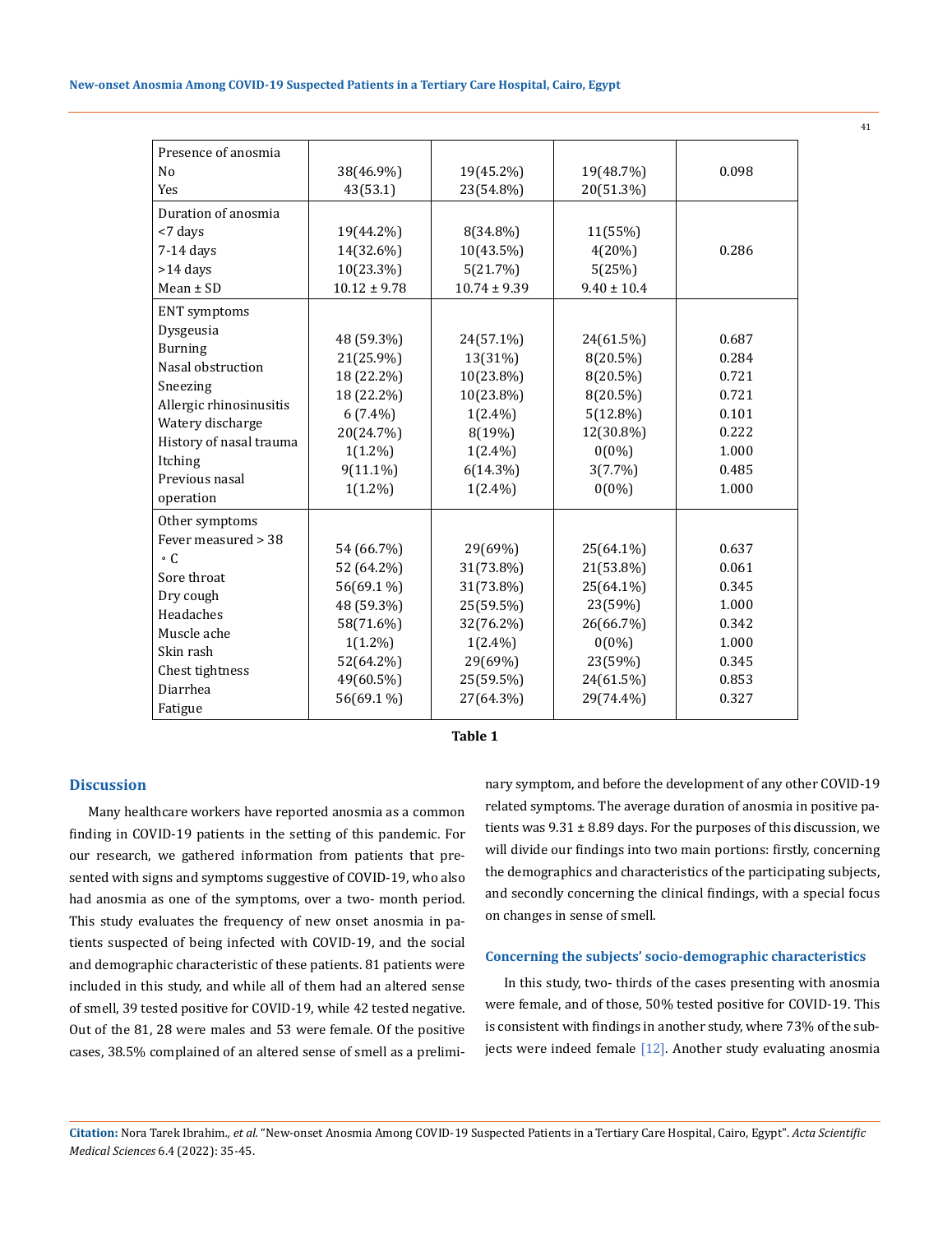and ageusia in COVID-19 patients had 72 subjects, of which 27 were males and 45 were females  $[20]$ . This could possibly be due to women being more aware of their sense of smell; a meta-analysis of 24 studies revealed that women tended to significantly outperform men in odor identification, but only in age groups 18-50 years [18]. As of yet, affection with COVID-19 hasn't been shown to discriminate based on gender, yet developing anosmia as a symptom of CO-VID-19 seems to be more commonly reported in females.

A meta-analysis done on total of twenty-four studies with data from 8438 test-confirmed COVID-19 patients from thirteen countries on the olfactory and gustatory dysfunctions among patients infected with COVID-19 revealed that increasing mean age correlated with lower prevalence of olfactory (coefficient =  $-0.076$ ; p = .02) and gustatory (coefficient =  $-0.073$ ; p = .03) dysfunctions [21]. Our study indicated that dysgeusia was noticed in 61.5% of positive cases  $(n = 24)$ .

Most of the subjects enrolled in this study were married, three quarters of them had history of contact with an infected patient, and 48.7% had family members who were also affected, indicating that the virus spreads through close contact, which is in line with the WHO's recommendations to stay 3 ft apart to avoid transmission  $[22]$ . The rate of infection also appeared to be higher in employees, possibly due to them having to use public transportation and being in closed environments, as a study based in China has shown that the odds that a primary case transmitted COVID-19 in a closed environment was 18.7 times greater compared to an openair environment [23].

This study revealed that most cases that were indeed positive (46.2%) were overweight. Obesity is known to cause a wide variety of chronic illnesses and may even negatively impact the immune system. Drawing upon past experience with virus pandemics, we can assume that obesity might be considered a risk factor for infection with COVID-19, as it was recognized as an independent risk factor for flu complications during the 2009 H1N1 pandemic  $[24]$ . The Centers for Disease Control and Prevention considers those with BMI  $\geq$  40 kg/m2 being at risk for flu complications [25]. The potency of flu vaccines could also be diminished in patients suffering from obesity, as a study shows that despite being vaccinated with IIV3, those with obesity were still twice as likely to get the flu [26].

The most frequent comorbidities among positive cases were hypertension (15.4%,  $n = 6$ ), and diabetes mellitus (12.8%,  $n = 5$ ). This is in line with reports from China and Italy, which showed that older patients with chronic diseases, including diabetes, were at higher risk for severe COVID-19 and mortality [27,28]. Therefore, diabetes and other comorbidities can be considered significant predictors of morbidity and mortality in patients with COVID-19. The results of this study suggest that female obese patients with co-morbidities of hypertension and diabetes were at higher risk of developing anosmia with COVID-19.

This study also found that symptomatic individuals with ABO blood group type A were more likely to test positive. The exact cause behind this isn't yet well understood, however another study revealed the same finding, with subjects with blood group A associated with a higher risk for acquiring COVID-19 compared with non-A blood groups, whereas blood group O was associated with a lower risk for the infection [29].

An interesting question is: has the prevalence of anosmia in general increased due to COVID-19, as compared to percentage of anosmia that was present before COVID-19 that was caused by other viruses? It is known that flu viruses can cause anosmia, and in fact 39% of anosmia is caused by upper respiratory infections [30]. However, not enough research has been done in this area to be able to compare them directly.

#### **Regarding changes in sense of smell**

38.5% of all positive cases had anosmia as a preliminary symptom, before developing any other symptoms. Therefore, it could possibly be a good predictor of COVID before the manifestation of other symptoms, and lead healthcare workers to be more attentive in wearing full PPE while dealing with anosmia patients. A comparable study that analyzed 237 entries, revealed that anosmia was noted in 73% of patients prior to COVID-19 diagnosis and was the initial symptom in 26.6% [17].

Ongoing researches suggest that the presence of anosmia could indicate a milder clinical course in COVID-19 positive patients [12,19]. Our study found that over half of our subjects who were presenting with anosmia also reported symptoms of fever (64.1%, n = 25), sore throat (53.8%, n = 21), fatigue (74.4%, n = 29), cough (64.1%, n = 25), headache (59%, n = 23), muscle ache (myalgia) (66.7%, n = 26), chest tightness (59%, n = 23), and diarrhea  $(61.5\%, n = 24)$ .

**Citation:** Nora Tarek Ibrahim*., et al.* "New-onset Anosmia Among COVID-19 Suspected Patients in a Tertiary Care Hospital, Cairo, Egypt". *Acta Scientific Medical Sciences* 6.4 (2022): 35-45.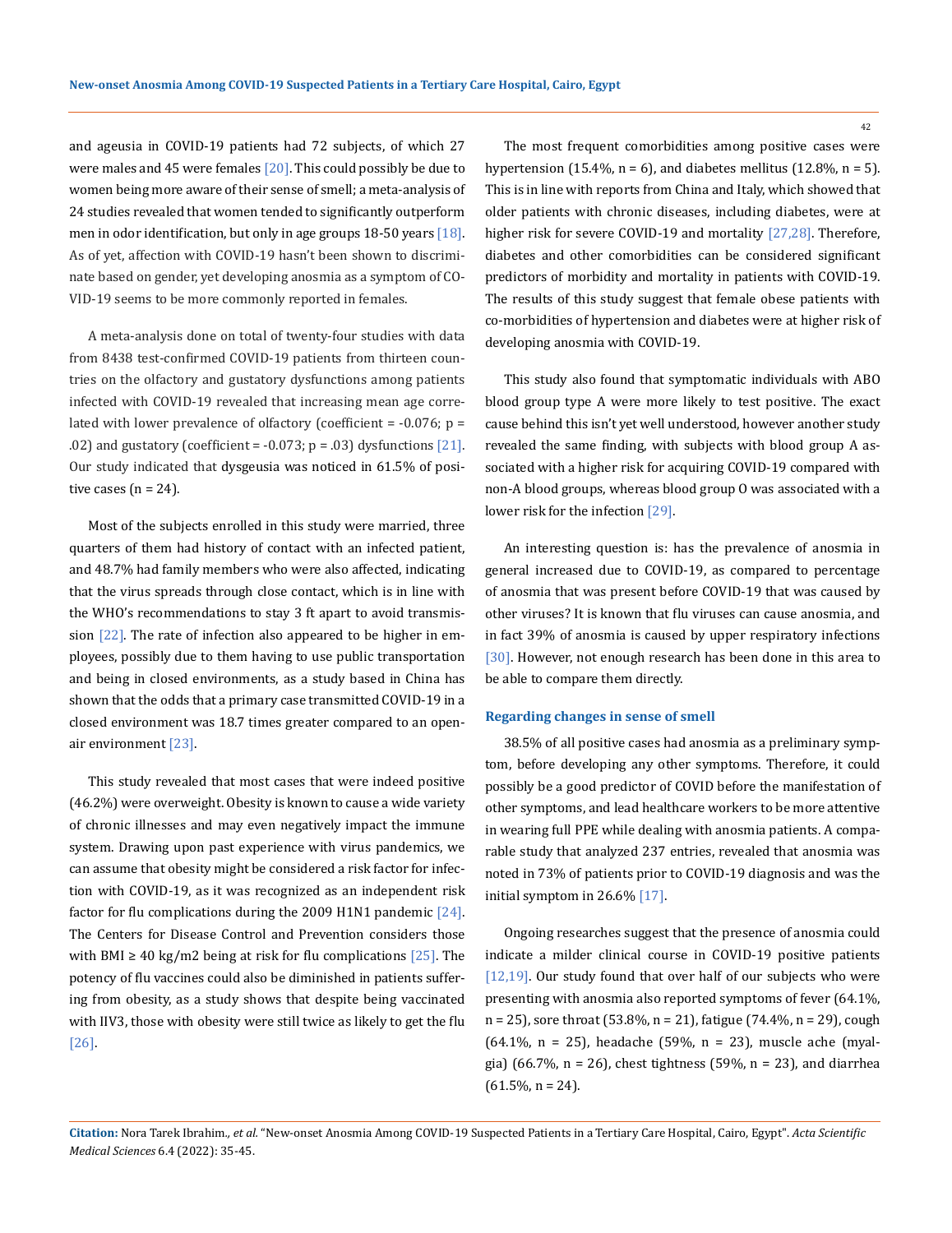As for the associated ENT symptoms, we found that the most common were: allergic rhinosinusitis (12.8%, n = 5), dysgeusia (61.5%, n = 24), headache ( 59.3%), watery discharge (30.8%), burning, sneezing, and nasal obstruction were detected in 20.5% of cases  $(n = 8)$  for each symptom. Five patients had rhinorrhea (12.8%) and only 3 patients (7.7%) had itching. A meta-analysis that included 1773 COVID-19 laboratory-confirmed positive patients reported that the most common ENT manifestations of COV-ID-19 were sore throat (11.3%) and headache (10.7%), pharyngeal erythema (5.3%), nasal congestion (4.1%), runny nose or rhinorrhea (2.1%), upper respiratory tract infection (URTI) (1.9%), and tonsil enlargement  $(1.3\%)$   $[16]$ .

We found that the average duration of anosmia was < 7 days for 55%, 7-14 days for 20%, and > 14 days for 25%. A study also carried out in Egypt by Amer et.al which followed the different recovery patterns of 96 anosmia patients showed 32 patients experiencing full recovery (33.3%) while, 40 patients showed partial recovery (41.7%) after a mean of 11 days while 24 patients (25%) showed no recovery within one month from onset of anosmia [31]. Another study conducted on 382 patients with anosmia through consecutive online surveys indicates that there appears to be significant improvement in the first 2 weeks but then the recovery rate appears to plateau. The overall recovery rate reported in those of 3 weeks duration or longer is 71%. Although only 15 patients in that study had been tested for SARS-CoV-2, 80% of those 15 tested positive [12]. Similarly, a cross-sectional survey-based study conducted in Italy, which followed the clinical course of 202 mildly symptomatic adults found that 89% of mildly symptomatic patients who presented with anosmia/hyposmia and altered sense of taste recovered from these symptoms after 4 weeks. It was evident that persistent loss of smell or taste was not associated with continued SARS-CoV-2 infection [32].

While all of our 81 subjects had gone through primary and secondary triage in our quarantine hospital and displayed signs and symptoms to fit the criteria of being suspected of having COVID-19 to require them to be sent to us for a PCR swab for confirmation, a surprising finding in our results was that while they all did suffer from anosmia, almost half of our subjects tested negative. This requires us to consider other causes of anosmia, rather than SARS-CoV-2. One study evaluating 278 consecutive patients classified the causes of olfactory loss as trauma (17%), URI (39%), sino-nasal disease (21%), idiopathic causes (18%), congenital anosmia (3%), and other causes  $(3\%)$  [30]. However, since the focus for our study was new onset anosmia and none had history of trauma, this eliminates congenital anosmia and traumatic causes. Further investigation is needed to determine whether this finding was due to other viruses that cause anosmia such as the flu virus, or possibly allergies due to changing of the seasons. Further investigations are also needed to assess whether the overall rate of occurrence of anosmia has increased due to SARS-CoV-2 specifically.

During the course of our work, we encountered a few shortcomings in our research, such as:

- The method for detecting anosmia was self-reporting, which has good specificity, but poor sensitivity.
- There was no follow up with the patients to be able to see how many of them reached full recovery and to monitor the progression of their symptoms.
- This is a descriptive study, not an analytical one, therefore direct causality cannot be established.
- This study was conducted on a relatively small number of patients, and therefore not all variable had the chance to be significant.
- This is a hospital-based study, not done in a primary care setting, where full psycho-socio-demographic information can be taken from the patients.

On the other hand, we found that our study has several strengths, including:

- PCR testing for COVID-19 was done for all the subjects, and we were able to determine what percentage of patients presenting with anosmia were actually positive for the virus.
- The study took into consideration the socio-demographic aspects of the subjects.
- This was done in a quarantine hospital; therefore, many CO-VID-19 suspected patients were able to come for testing.
- This is a concurrent study, not a retrospective one, and therefore doesn't suffer from recall bias.

# **Conclusion**

While anosmia has been proven to be an anecdotal finding in COVID-19 positive patients, the presence of new onset anosmia

**Citation:** Nora Tarek Ibrahim*., et al.* "New-onset Anosmia Among COVID-19 Suspected Patients in a Tertiary Care Hospital, Cairo, Egypt". *Acta Scientific Medical Sciences* 6.4 (2022): 35-45.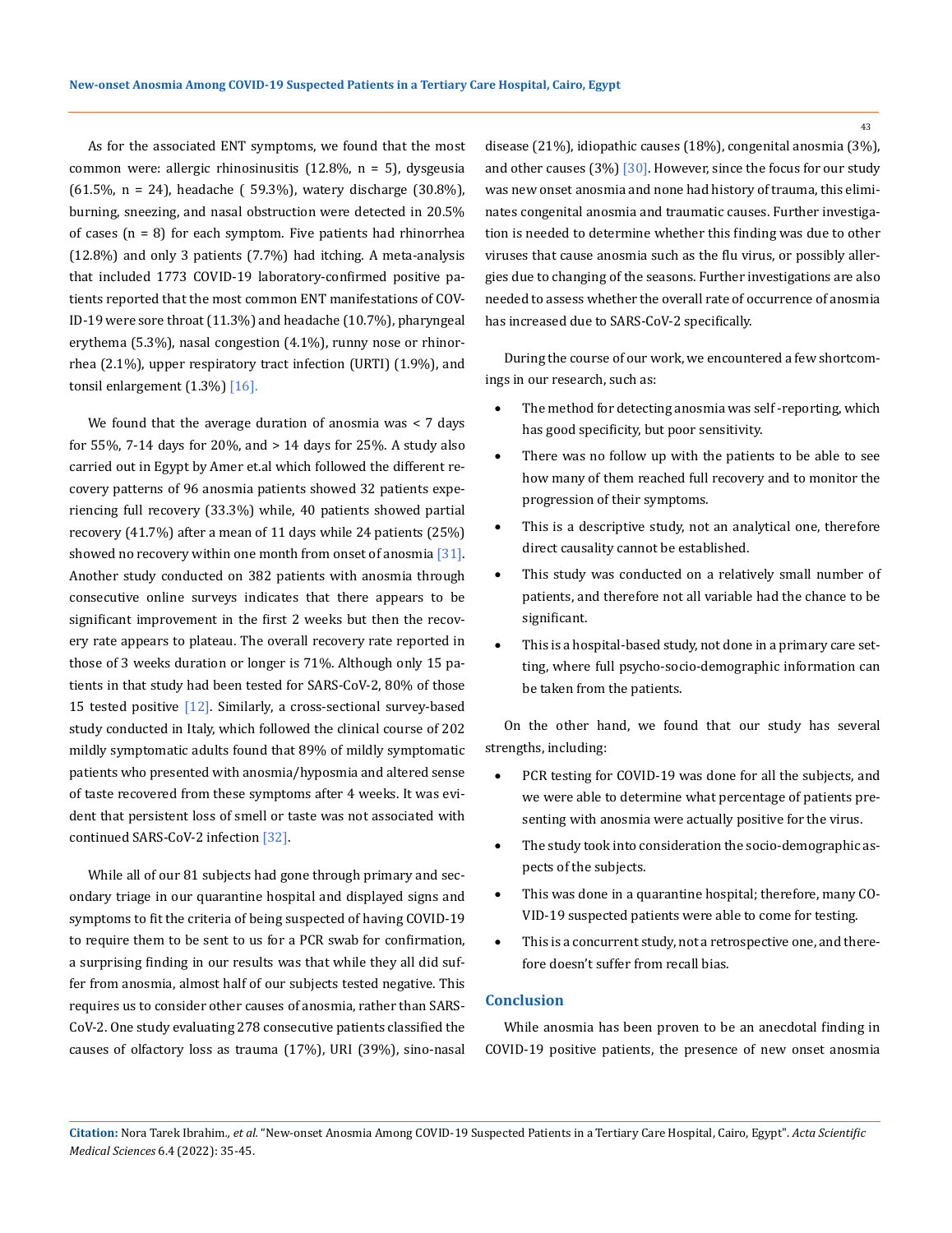in patients during the COVID-19 era cannot be fully explained by the SARS-CoV-2 virus. However, as healthcare workers, wearing full PPE while dealing with anosmia patients is recommended, as anosmia could be a preliminary symptom and this could prevent infection.

## **Recommendations**

Further studies should be done to further assess the social and demographic characteristics of patients with COVID-19 related anosmia to determine whether any patterns emerge that could suggest causality. The high prevalence of anosmia in patients who tested negative for COVID-19 requires us to search for other causes. Studies should be carried out to specifically determine the percentage of anosmia caused by other flu viruses as compared to the percentage of anosmia caused specifically by SARS-CoV-2.

# **Bibliography**

- 1. ["Countries-where-coronavirus-has-spread" \(2020\).](https://www.worldometers.info/coronavirus/countries-where-coronavirus-has-spread/)
- 2. Korea S and Korea S. "Loss of sense of smell as marker of CO-VID-19 infection" 19-20.
- *3. [Park R and Cancer C. "SARS-CoV-2 Viral Load in Upper Respira](https://www.nejm.org/doi/full/10.1056/nejmc2001737)[tory Specimens of Infected Patients". The New England Journal](https://www.nejm.org/doi/full/10.1056/nejmc2001737)  [of Medicine 1 \(2020\): 12-14.](https://www.nejm.org/doi/full/10.1056/nejmc2001737)*
- 4. ["COVID-19 Statistics in Egypt" \(2020\).](https://www.care.gov.eg/EgyptCare/Index.aspx)
- 5. ["WHO COVID-19 Dashboard" \(2020\).](https://covid19.who.int/)
- 6. "The COVID-19 pandemic and the ENT specialist area : what is currently important?" Key words SARS-CoV-2 COVID-19. 2.
- 7. [Judson SD and Munster VJ. "Nosocomial transmission of](https://www.ncbi.nlm.nih.gov/pmc/articles/PMC6832307/)  [emerging viruses via aerosol-generating medical procedures".](https://www.ncbi.nlm.nih.gov/pmc/articles/PMC6832307/)  *Viruses* [11.10 \(2019\): 940.](https://www.ncbi.nlm.nih.gov/pmc/articles/PMC6832307/)
- 8. Ziegler CGK., *et al*[. "SARS-CoV-2 Receptor ACE2 Is an Interfer](https://pubmed.ncbi.nlm.nih.gov/32413319/)[on-Stimulated Gene in Human Airway Epithelial Cells and Is](https://pubmed.ncbi.nlm.nih.gov/32413319/)  [Detected in Specific Cell Subsets across Tissues".](https://pubmed.ncbi.nlm.nih.gov/32413319/) *Cell* (2020): [1016-1035.](https://pubmed.ncbi.nlm.nih.gov/32413319/)
- 9. Brann DH., *et al*[. "Non-neuronal expression of SARS-CoV-2 en](https://pubmed.ncbi.nlm.nih.gov/32937591/)[try genes in the olfactory system suggests mechanisms under](https://pubmed.ncbi.nlm.nih.gov/32937591/)[lying COVID- 19-associated anosmia".](https://pubmed.ncbi.nlm.nih.gov/32937591/) *Science Advances* 6.31 [\(2020\): 1-28.](https://pubmed.ncbi.nlm.nih.gov/32937591/)
- 10. Sungnak W., *et al*[. "SARS-CoV-2 entry factors are highly ex](https://www.nature.com/articles/s41591-020-0868-6)[pressed in nasal epithelial cells together with innate immune](https://www.nature.com/articles/s41591-020-0868-6)  genes". *Nature Medicine* 26 (2020): 681-687.
- 11. Hou YJ., *et al*. "Article SARS-CoV-2 Reverse Genetics Reveals a Variable Infection Gradient in the Respiratory Tract ll ll Article SARS-CoV-2 Reverse Genetics Reveals a Variable Infection Gradient in the Respiratory Tract". (2020): 429-446.
- 12. Hopkins C., *et al*[. "Early recovery following new onset anos](https://journalotohns.biomedcentral.com/articles/10.1186/s40463-020-00423-8)[mia during the COVID-19 pandemic - an observational cohort](https://journalotohns.biomedcentral.com/articles/10.1186/s40463-020-00423-8)  study". *[Journal of Otolaryngology - Head and Neck Surgery](https://journalotohns.biomedcentral.com/articles/10.1186/s40463-020-00423-8)* 49 [\(2020\).](https://journalotohns.biomedcentral.com/articles/10.1186/s40463-020-00423-8)
- 13. Hummel T., *et al*[. "Olfactory function in acute rhinitis".](https://pubmed.ncbi.nlm.nih.gov/9929658/) *Annals [of the New York Academy of Sciences](https://pubmed.ncbi.nlm.nih.gov/9929658/)* 855.616 (1998): 24.
- 14. Eliezer M., *et al*[. "Sudden and Complete Olfactory Loss Func](https://jamanetwork.com/journals/jamaotolaryngology/fullarticle/2764417)[tion as a Possible Symptom of COVID-19".](https://jamanetwork.com/journals/jamaotolaryngology/fullarticle/2764417) *JAMA Otolaryngol[ogy–Head and Neck Surgery](https://jamanetwork.com/journals/jamaotolaryngology/fullarticle/2764417)* 146.7 (2020): 674-675.
- 15. Hu T., *et al*[. "A comparison of COVID-19, SARS and MERS".](https://www.ncbi.nlm.nih.gov/pmc/articles/PMC7443081/) *Peer Journal* [8 \(2020\): 1-30.](https://www.ncbi.nlm.nih.gov/pmc/articles/PMC7443081/)
- 16. El-anwar MW., *et al*[. "ENT manifestation in COVID-19 patients".](https://doi.org/10.1016/j.anl.2020.06.003)  *[Auris Nasus Larynx](https://doi.org/10.1016/j.anl.2020.06.003)* (2020): 6-11.
- 17. Kaye R., *et al*. "COVID-19 Anosmia Reporting Tool: Initial Findings". *Otolaryngology–Head and Neck Surgery* (2020): 1-3.
- 18. Wang X., *et al*[. "Effect of gender on odor identification at differ](https://pubmed.ncbi.nlm.nih.gov/31152646/)[ent life stages: a meta-analysis".](https://pubmed.ncbi.nlm.nih.gov/31152646/) *Rhinology* 57.5 (2019): 322- [330.](https://pubmed.ncbi.nlm.nih.gov/31152646/)
- 19. Yan CH., *et al*[. "Self-reported olfactory loss associates with out](https://pubmed.ncbi.nlm.nih.gov/32329222/)[patient clinical course in Covid-19".](https://pubmed.ncbi.nlm.nih.gov/32329222/) *International Forum of Al[lergy and Rhinology](https://pubmed.ncbi.nlm.nih.gov/32329222/)* 10.7 (2020): 821-831.
- 20. Vaira LA., *et al*[. "Objective evaluation of anosmia and ageusia](https://pubmed.ncbi.nlm.nih.gov/32342566/)  [in COVID-19 patients: Single-center experience on 72 cases".](https://pubmed.ncbi.nlm.nih.gov/32342566/)  *Head and Neck* [42.6 \(2020\): 1252-1258.](https://pubmed.ncbi.nlm.nih.gov/32342566/)
- 21. Agyeman AA., *et al*[. "Smell and Taste Dysfunction in Patients](https://doi.org/10.1016/j.mayocp.2020.05.030)  [With COVID-19: A Systematic Review and Meta-analysis".](https://doi.org/10.1016/j.mayocp.2020.05.030)  *[Mayo Clinic Proceedings](https://doi.org/10.1016/j.mayocp.2020.05.030)* (2020).
- 22. [htt \(2019\).](https://www.who.int/emergencies/diseases/novel-coronavirus-2019/advice-for-public)
- 23. Fuchen W., *et al*. "A real-time site correction method and its application in earthquake early warning" 1 2 (2020): 1-7.
- 24. Louie JK., *et al*. "Factors Associated With Death or Hospitalization Due to Pandemic 2009 Influenza A (H1N1) Infection in California" 302.17 (2007).
- 25. ["CDC Risk Factors for Flu Complications".](https://www.cdc.gov/flu/highrisk/index.htm)

**Citation:** Nora Tarek Ibrahim*., et al.* "New-onset Anosmia Among COVID-19 Suspected Patients in a Tertiary Care Hospital, Cairo, Egypt". *Acta Scientific Medical Sciences* 6.4 (2022): 35-45.